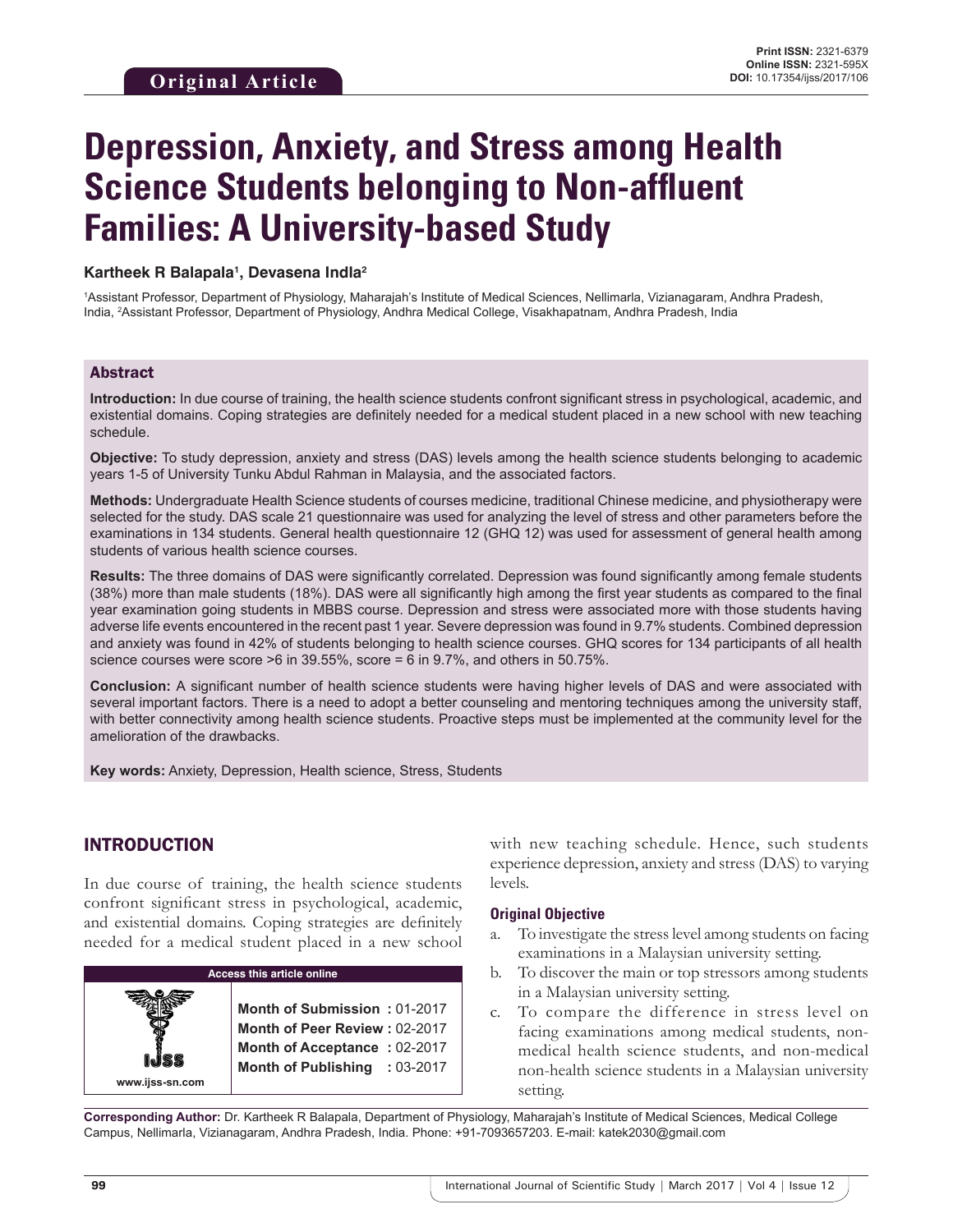d. To compare the difference in stress level between first year and final year students of the cohorts mentioned above.

Depression in younger population has been associated with increased risk of suicidal behavior, homicidal ideation, and substance abuse into adulthood.<sup>1</sup> Most of the suicides among students in India are by people below the age of 30 years. Nearly 90% deaths by suicide have a mental disorder.<sup>2</sup> Mental health of students in higher education is of extreme concern in the recent times. The present study was done with an objective to study the levels of DAS among health science students belonging to non-affluent families in Malaysia, and the association with various sociodemographic characteristics of the students. The hypothesis was that the DAS levels would be high among final year students compared to other academic years.

# MATERIALS AND METHODS

The study was an institution-based study undertaken in the year 2014. Permission for carrying out the study was obtained from the Institutional Ethics Committee of University Tunku Abdul Rahman, Kuala Lumpur, a not for profit university having students mostly belonging to non-affluent families in state of Selangor, Malaysia.

#### **Number of Participants**

A total of 134 undergraduate health science students were included in the study.

#### **Period of Study**

Ten months.

All available students of health science courses were included in the study. In each class, informed consent from the students was taken after explaining and orienting about the study purpose and that their responses kept as confidential. All students in the selected classes were eligible to participate, who were present on that day of the survey conducted, allowing for confidential and voluntary participation. Depression, anxiety and stress scale (DASS) questionnaire was used as self-administered scale along with a sociodemographic data collection questionnaire. DASS consists of a set of three self-report scales meant to measure the negative emotional states of DAS.3 In addition to the basic 42-item questionnaire, a short version of DASS 21 is available with 7 items per scale.<sup>4</sup> Earlier studies mentioned that the DASS was developed essentially with non-clinical samples as a study sample, it is suitable for screening normal adolescents and adults. For every item question, the respondent students are to rate the extent to which they have experienced the given state over the past week that uses a 4-point severity scale. DAS scores are

calculated by addition of scores for the relevant items.<sup>5</sup> In the present study, the short version of DASS (21-item) was used. As recommended, the obtained scale scores are multiplied by 2 so as to make scores comparable to the DASS normative data scores. The adolescent students of school and university levels both were tested earlier with the DASS questionnaire.<sup>6-8</sup>

Nearly 75% of the students (100) came from nuclear families. Most (102) were living in rented shared homes or with guardians, while only 26 (20%) residing with their own family in the downtown. A majority (120, 90.0%) had mothers who were nongraduates. Regarding the mothers' occupation, a majority (76.8%) were homemakers. Only 6 (4.5%) reported having a parent not alive, which was not relevant for the analysis of association with DAS.

#### **Data Analysis**

Table 1 shows the % of incidence of DAS. The incidence of both depression and anxiety together in single participants was greater (Figure 1).

Table 2 projects the number of students with DAS depending on severity (Figure 2).

Table 3 gives the % of stress-inducing factors; perception of academic factors as more stressful by students than any other factors (Figure 3).

General health questionnaire 12 (GHQ 12) appropriately measures the current status of mental health focusing

# **Table 1: Number and percentage of students showing depression, anxiety, and stress levels**

| $N = 134$          | Number of students (%) |
|--------------------|------------------------|
| Depression         | 34 (25.4)              |
| Anxiety            | 15(11.2)               |
| Stress             | 7(5.22)                |
| Depression+anxiety | 56 (42)                |



**Figure 1: Percentage of students having depression, anxiety, and stress**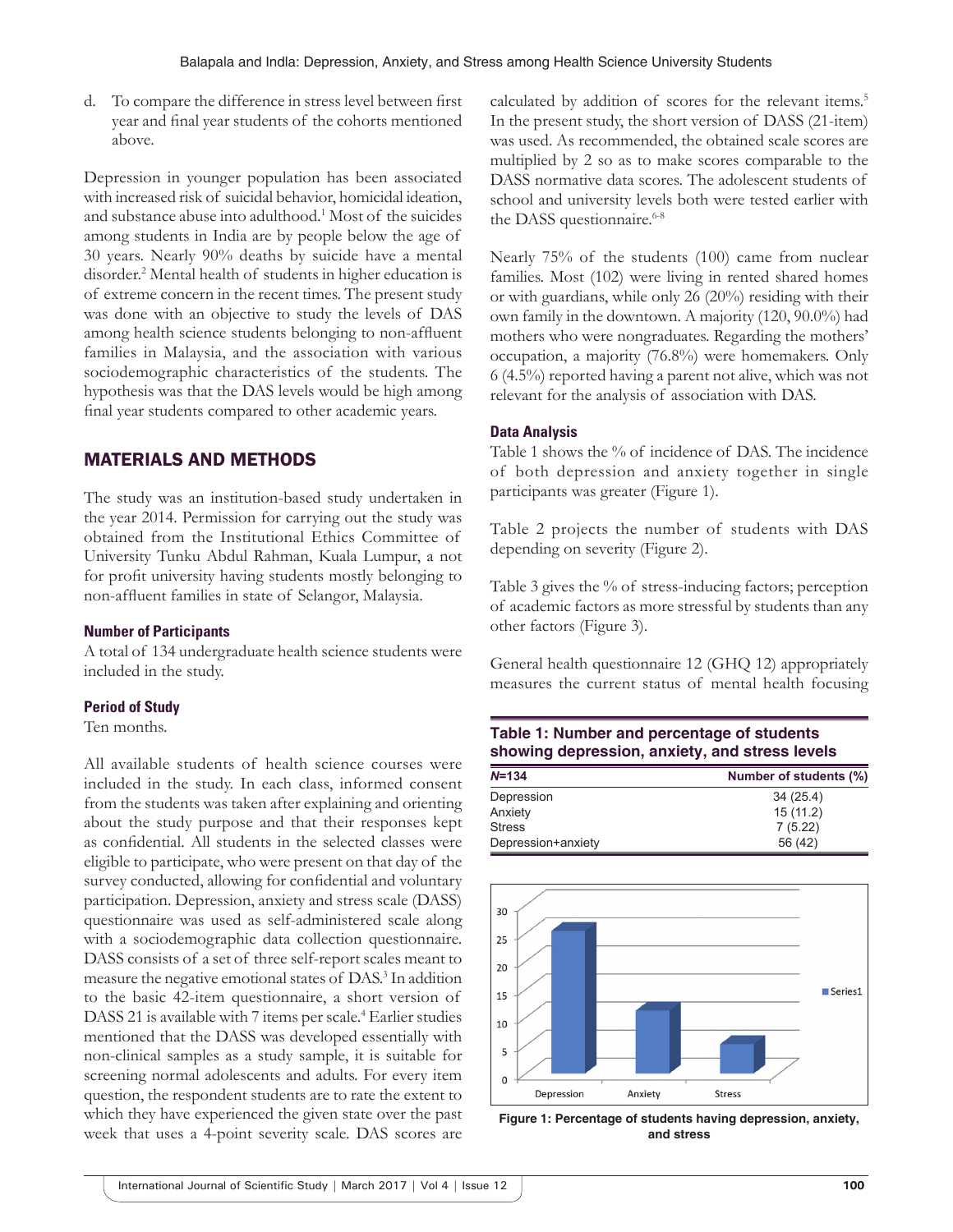on two critical areas: (a) The inability of carrying out routine day-to-day activities and (b) the appearance of distressing new experiences. Each item question is rated in a 4-point Likert scale that asks whether the respondent had experienced any symptom or behavior recently during the past few days. Past research indicates that clinical assessments of the severity of psychiatric illness are proportional to the number of symptoms mentioned in GHQ 12.9

Table 4 gives the scoring by GHQ 12 questionnaire among health science students of university. Scores higher than 6 indicate some problem risk (Figure 4).

#### **DISCUSSION**

A self-rated DASS questionnaire was administered on 134 health science students in university to assess and analyze the levels of DAS. The outcome measure of this screening reflects during the past week duration. Hence, the survey questionnaire was administered 2-3 days before the periodical examination so as to do better screening of nervous symptoms and tension effects. The incidence of mild stress was found to be 5.22%, anxiety 11.2%, and depression as 25.4%. Moderate stress was found in 0.75%, anxiety 14.93%, and depression 43.3%. No severe stress was recorded but severe anxiety in 4.5% and severe depression in 9.7%. Both anxiety and

| Table 2: Levels of depression, anxiety, and stress |  |
|----------------------------------------------------|--|
| among students                                     |  |

| $N = 134$ | <b>Depression</b> | <b>Anxiety</b> | <b>Stress</b> |
|-----------|-------------------|----------------|---------------|
| Normal    | 34                | 15             |               |
| Mild      | 58                | 20             |               |
| Moderate  | 13                | 6              |               |
| Severe    |                   | 15             |               |

|  |  |  | Table 3: Percentage of stress-inducing factors |  |
|--|--|--|------------------------------------------------|--|
|--|--|--|------------------------------------------------|--|

| <b>Magnitude</b>    | <b>Academics</b> | <b>Physical</b> | <b>Emotional</b> | <b>Social</b> |
|---------------------|------------------|-----------------|------------------|---------------|
| Great extent        | 18.60            | 7.66            | 4 78             | 7.67          |
| Considerable extent | 19.50            | 6.93            | 8.90             | 9.06          |
| Moderate extent     | 22.80            | 162             | 13.80            | 20.66         |
| Little extent       | 26.62            | 4765            | 33.87            | 36            |

#### **Table 4: GHQ 12 scores in number of students and percentage**

| <b>Score</b>  | Number (%) |  |
|---------------|------------|--|
| >6            | 53 (39.55) |  |
| $=6$          | 13(9.7)    |  |
| <b>Others</b> | 68 (50.75) |  |
| Total         | 134        |  |

GHQ: General health questionnaire 12

depression were seen in 42% of students which sounds alarming (Table 2). The incidence of depression was more prevalent.

Academic factors were perceived as critical in inducing stress among students. About 18.60% of students perceived stress due to change in methods of assessment tools and its unpredictability and other students performing better (Table 3). Academic factors were perceived more burden/ influence than physical emotional and social factors  $(P < 0.05)$  among all the stress-inducing factors. Past research revealed similar findings that the chief stressors were related to medical training rather than their own personal problems in the first year.<sup>10</sup>



**Figure 2: Levels of depression, anxiety, and stress**



**Figure 3: Percentage of stress-inducing factors**



**Figure 4: Percentage of general health questionnaire 12 scores**